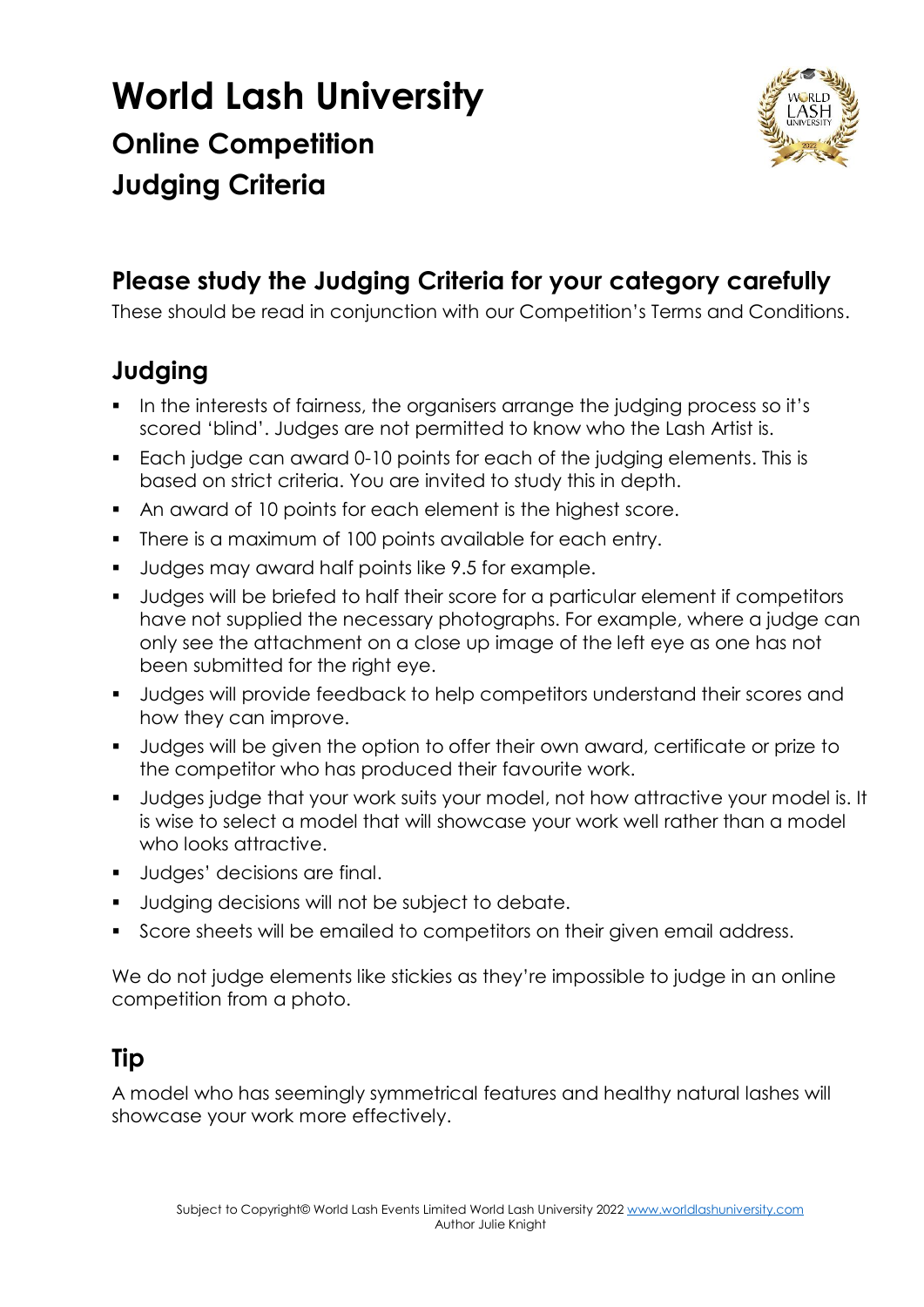## **World Lash University Lash Artist of the Year Award**

Our WLU Lash Artist of the Year will be awarded to one competitor.

We will determine the winner as follows:

- Each judge can award a maximum of 10 points for each of the judging criteria in each competition category. This totals a maximum of100 points available for one entry.
- Each judge can award 10 bonus points for up to 3 separate entries of their choice. This is based on something they loved about the work.
- The top scores from 3 judges will be added together, along with all the bonus points.
- The artist who received the most points from **one entry** will be our winner.

Our **Lash Artist of the Year 2023** may be from any category and level of experience.

### **Additional guidance**

You are not required to treat Infant lashes (extensions). We consider that they are too young and fragile to carry an extension or Volume Fan should NOT be treated. This is in the interests of safety.

No decorations or adornments like flowers, gems or face paints to make your model stand out. Your work should speak for itself.

## **Categories**

#### **Classic**

One to one single lash application

#### **Volume**

4-6D hand-made fan application

#### **Freestyle**

Whether your signature set is fluffy, textured, flicked, wispy, wet or hybrid you have the artistic freedom to create a bespoke Volume lash design using 3-10D fans

#### **Colour Love**

Anything but black or brown lashes, using up to 6D volume fans or a hybrid mix with **Classics** 

#### **Each judging criteria element can earn a maximum of 10 points as follows.**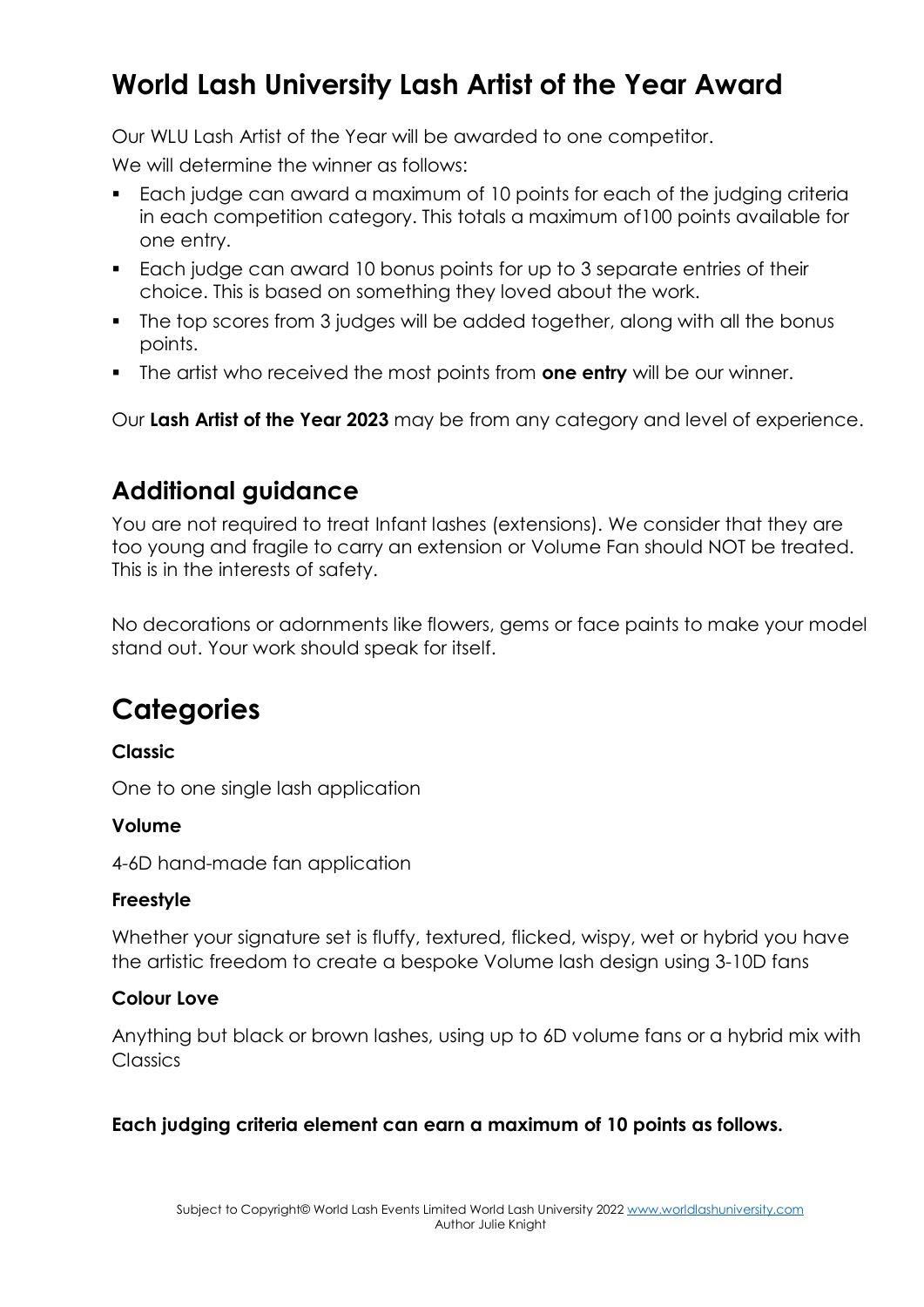| <b>Classic</b>                                     |                                                                                                                     |
|----------------------------------------------------|---------------------------------------------------------------------------------------------------------------------|
| <b>Criteria</b>                                    | What you need to know                                                                                               |
| <b>Style and Overall</b><br>Look                   | Overall style and look suits the model.                                                                             |
|                                                    | Models eyes and area around them are free from any hint of a<br>reaction to the treatment, e.g. red eyes.           |
| <b>Symmetry</b>                                    | The styling is symmetrical on both eyes (note - different lengths and<br>curls may be needed to achieve this).      |
| <b>Direction of the</b><br><b>Extensions</b>       | Neat appearance.                                                                                                    |
|                                                    | Good direction on both eyes.                                                                                        |
|                                                    | No obvious cross overs.                                                                                             |
| <b>Suitable Lengths,</b><br><b>Thicknesses and</b> | Suits the model without overloading the lash line.                                                                  |
| <b>Curls</b>                                       | Maximum diameter 0.15mm                                                                                             |
|                                                    | Can mix lengths, thicknesses and curls.<br>Single application only. No capping/stacking. No flat lashes.            |
|                                                    |                                                                                                                     |
| Even coverage                                      | Coverage appears even with no obvious gaps from lid line to tips.                                                   |
|                                                    | [To ensure even coverage, choose your model wisely]                                                                 |
| Inner and outer<br><b>Corners</b>                  | Inner and outer corners are covered appropriately with the right<br>length, thickness and curl without overloading. |
|                                                    | No drooping or giving the eye a sad appearance.                                                                     |
| <b>Attachment</b>                                  | Extensions are fully bonded to its natural lash with no bases lifting.                                              |
|                                                    | Seamless use of adhesive (Black adhesive only).                                                                     |
|                                                    | [Extensions may be attached on top, underneath or to the side of the<br>natural lash].                              |
| <b>Distance from the</b><br>Lid                    | Classic lashes should be no closer than 0.5mm and no further than<br>1mm from the lid line.                         |
|                                                    | Even distance from inner to outer corner in all layers.                                                             |
| <b>Clean Work</b>                                  | Seamless use of adhesive.                                                                                           |
|                                                    | Clean skin with no mapping marks, makeup or loose lashes.                                                           |
| <b>Description by</b><br>the Stylist               | A paragraph of no more than 100 words:                                                                              |
|                                                    | Describe the style used and why.                                                                                    |
|                                                    | What lash map was used: Include lengths, thickness, curls and<br>colour you used and why.                           |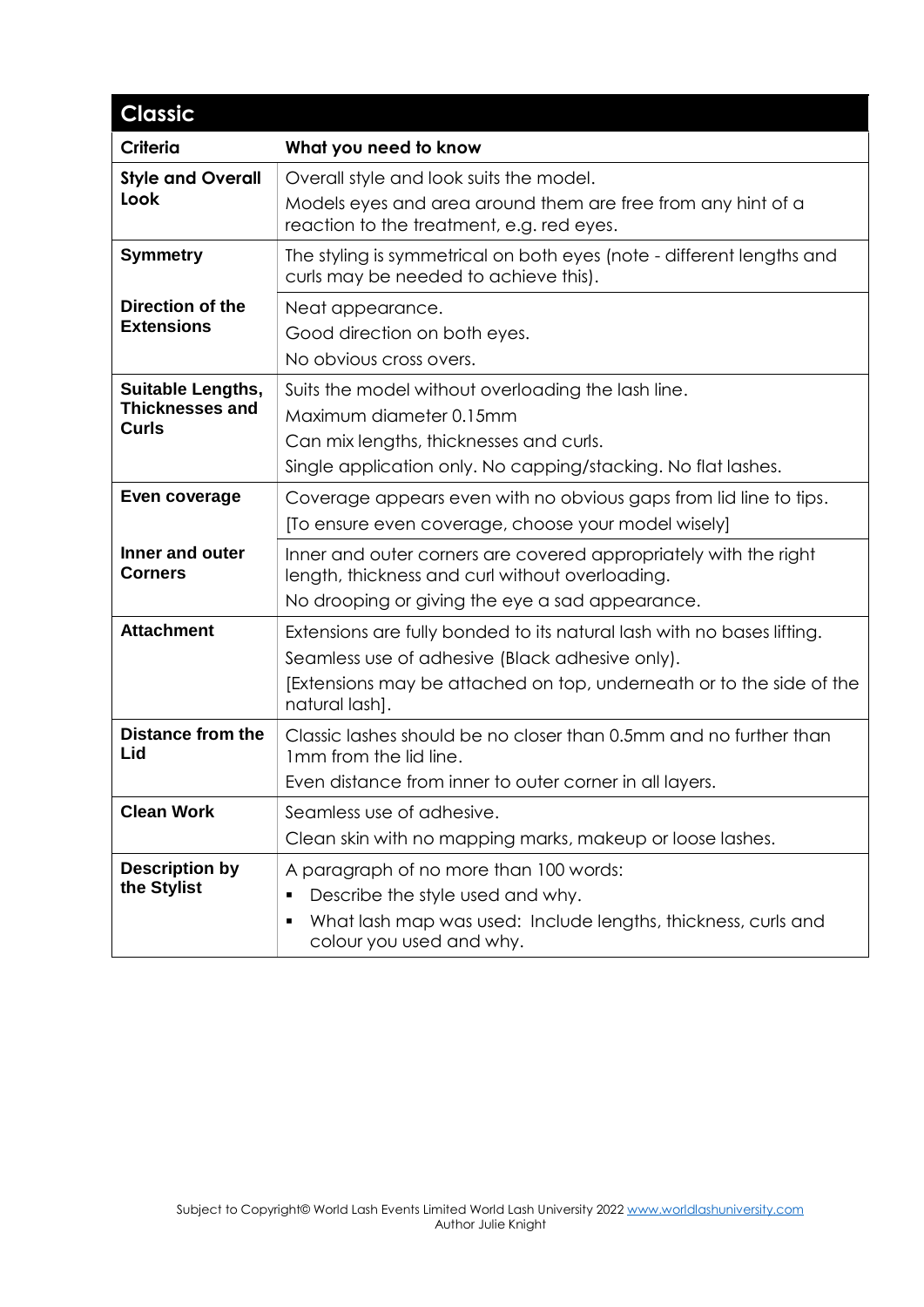| Volume (4-6D)                                                  |                                                                                                                                                                                                                                                                                      |  |
|----------------------------------------------------------------|--------------------------------------------------------------------------------------------------------------------------------------------------------------------------------------------------------------------------------------------------------------------------------------|--|
| <b>Criteria</b>                                                | What you need to know                                                                                                                                                                                                                                                                |  |
| <b>Overall Look</b><br>and Style                               | Overall look and style suits the model.<br>Models eyes and area around them are free from any hint of a<br>reaction to the treatment, e.g. red eyes.                                                                                                                                 |  |
| Symmetry                                                       | The styling is symmetrical on both eyes (note - different lengths and<br>curls may be needed to achieve this).                                                                                                                                                                       |  |
| <b>Direction of the</b><br><b>Lashes</b>                       | Neat appearance.<br>Good direction on both eyes.<br>No obvious cross overs.                                                                                                                                                                                                          |  |
| <b>Suitable</b><br>Lengths,<br><b>Thicknesses</b><br>and Curls | Suits the model without overloading the lash line.<br>Can mix lengths, thicknesses, curls and volume fans, e.g. 4D with 6D<br>4D Volume: Maximum diameter 0.07mm.<br>5 / 6D Volume: Maximum diameter 0.06mm.                                                                         |  |
| <b>Fan Consistency</b><br><b>And Even</b><br>Coverage          | The distance between lashes in the Fans must be evenly spaced apart<br>across the width of the fan at their tips.<br>Whether narrow or wide, long or short stemmed, fans should be<br>consistent in appearance.<br>Coverage appears even with no obvious gaps from lid line to tips. |  |
| <b>Inner and Outer</b><br><b>Corners</b>                       | Inner and outer corners are covered appropriately with the right<br>length, thickness and curl without overloading.<br>No drooping or giving the eye a sad appearance.                                                                                                               |  |
| <b>Attachment</b>                                              | Extensions are fully bonded to its natural lash with no bases lifting.<br>Seamless use of adhesive (Black adhesive only).<br>[Extensions may be attached on top, underneath or to the side of the<br>natural lash].                                                                  |  |
| <b>Distance from</b><br>the Lid                                | Volume lashes should be no closer than 0.3mm and no further than<br>0.5mm from the lid line.<br>Even distance from inner to outer corner in all layers.                                                                                                                              |  |
| <b>Clean Work</b>                                              | Seamless use of adhesive.<br>Clean skin with no mapping marks, makeup or loose lashes.                                                                                                                                                                                               |  |
| <b>Description by</b><br>the Stylist                           | A paragraph of no more than 100 words:<br>Describe the style used and why<br>٠<br>What lash map was used: include lengths, thickness, curls, volume<br>٠<br>and colour you used and why.                                                                                             |  |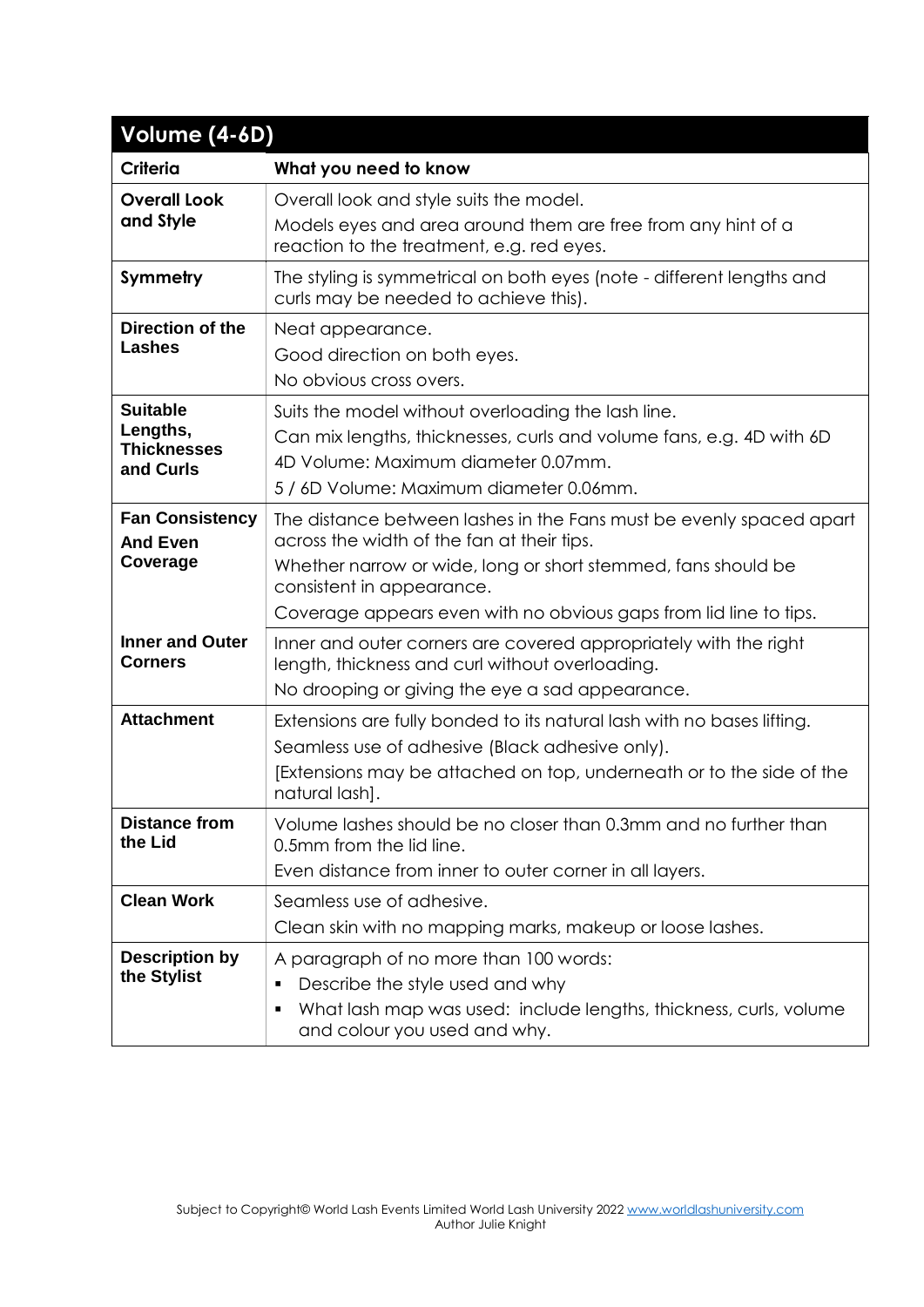| <b>Freestyle Judging Criteria</b>                                                     |                                                                                                                                                                                                                                                                                                                                                                                                                                                                                                                                                                                                                                                                                                                                                                                                                                                                                                                                                                                                             |  |
|---------------------------------------------------------------------------------------|-------------------------------------------------------------------------------------------------------------------------------------------------------------------------------------------------------------------------------------------------------------------------------------------------------------------------------------------------------------------------------------------------------------------------------------------------------------------------------------------------------------------------------------------------------------------------------------------------------------------------------------------------------------------------------------------------------------------------------------------------------------------------------------------------------------------------------------------------------------------------------------------------------------------------------------------------------------------------------------------------------------|--|
| <b>Elements</b>                                                                       | What you need to know                                                                                                                                                                                                                                                                                                                                                                                                                                                                                                                                                                                                                                                                                                                                                                                                                                                                                                                                                                                       |  |
| <b>Overall Look</b>                                                                   | Overall look and style looks great on the model.                                                                                                                                                                                                                                                                                                                                                                                                                                                                                                                                                                                                                                                                                                                                                                                                                                                                                                                                                            |  |
| and Style                                                                             | No signs of a reaction to the treatment, e.g. red eyes.                                                                                                                                                                                                                                                                                                                                                                                                                                                                                                                                                                                                                                                                                                                                                                                                                                                                                                                                                     |  |
| Symmetry                                                                              | Tips of the lashes are symmetrical on both eyes when open.<br>Note:<br>We are not judging a smooth top line.<br>Consistent texture is judged under 'consistent coverage' and this                                                                                                                                                                                                                                                                                                                                                                                                                                                                                                                                                                                                                                                                                                                                                                                                                           |  |
| <b>Suitable</b><br>Lengths,<br><b>Thicknesses and</b><br><b>Curls</b>                 | would include the positions of any spikes (see below).<br>Best fits the model without overloading any natural lashes.<br>Do not extend the natural lash by more than 50% of its length.<br>2D Volume Fans: Maximum diameter 0.10mm<br>3 and 4D Volume Fans: Maximum diameter 0.07mm.<br>٠<br>5D and 6D Volume Fans: Maximum diameter 0.06mm<br>$\blacksquare$<br>8D and 9D Volume Fans: Maximum diameter 0.05mm<br>٠<br>10D Volume Fans: Maximum diameter 0.04mm<br>Can mix Lengths, Thicknesses, Curls, Volume Fans. For example. 6D<br>Fans in 0.05mm with 5D Fans in 0.06mm and 4D Fans in 0.07mm.<br>All fans must be made by the artist during the competition.<br>In the interests of safety, you are not required to treat fragile<br>٠<br>Anagen lashes.<br>You can use flicked curls like L / M.<br>$\blacksquare$<br>You can create a textured, wispy or spiky look.<br>٠<br>Black or Brown Lash Extensions may be used.<br>٠<br>Black and Brown extensions can be used or blended together.<br>٠ |  |
|                                                                                       | You cannot use:<br>Individual lashes (Classics), e.g. one 0.15mm<br>Flat / ellipse or other non-traditional shaped lashes<br>$\bullet$<br>Easy or self-fanning lashes<br>٠<br>Camila lashes (that would create mixed lengths in each fan)<br>$\bullet$<br>Pre-made, Pro-made or homemade fans.<br>$\bullet$<br>Coloured lashes other than black or brown<br>$\bullet$                                                                                                                                                                                                                                                                                                                                                                                                                                                                                                                                                                                                                                       |  |
| Consistency of<br>distance<br>between lashes<br>in the Fans<br>Consistent<br>Coverage | The distance between lashes in the Fans must be evenly spaced apart<br>across the width of the fan at their tips.<br>Note:<br>You can use closed, narrow or wide fans and mix these in the same<br>set.<br>You can mix long or short stemmed bases and mix these in the same<br>set.<br>If texture is being created, coverage does NOT need to appear even<br>from end to end. However, the look needs to be consistent along the                                                                                                                                                                                                                                                                                                                                                                                                                                                                                                                                                                           |  |
|                                                                                       | length of the lash line. This includes the position of any spikes.<br>Note:<br>Can adjust the Volume on each eye to balance models with fewer<br>treatable natural lashes on one eye. For example, more 6D Fans on<br>one eye than the other for balance.                                                                                                                                                                                                                                                                                                                                                                                                                                                                                                                                                                                                                                                                                                                                                   |  |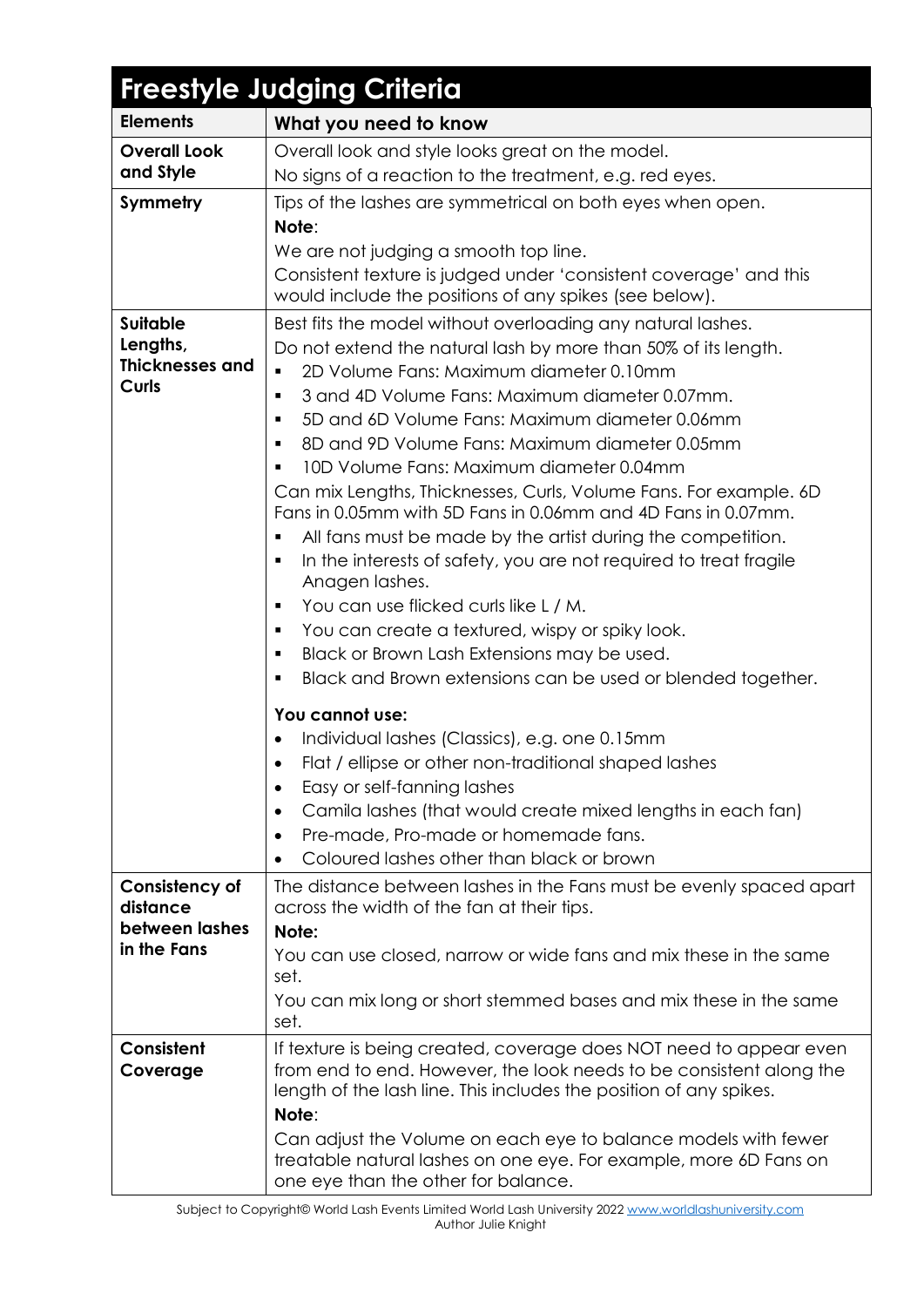| Direction of<br><b>Extensions</b> | No obvious cross overs.<br>90 degree right angled placement.                                                                                                                                                                                                                                                                                                              |
|-----------------------------------|---------------------------------------------------------------------------------------------------------------------------------------------------------------------------------------------------------------------------------------------------------------------------------------------------------------------------------------------------------------------------|
| <b>Distance from</b><br>the Lid   | Position no closer than 0.3mm and no further than 0.5mm from the lid.<br>Even distance from inner to outer corners.<br>Even distance in all the layers.                                                                                                                                                                                                                   |
| <b>Attachment</b>                 | Extensions are bonded securely to natural lash with no bases lifting.<br>Pointy/thin/tapered Fan stems or bases only. No 'T Bar' bases (where<br>the bases are stacked side by side like a wedge).<br>Seamless use of adhesive.<br>Black adhesive only.<br>May be attached on top, underneath or to the side of the natural lash.<br>No extensions brush off when combed. |
| Inner and outer<br>Corners        | Best lengths, thicknesses, curls used on appropriate lashes without<br>overloading.                                                                                                                                                                                                                                                                                       |
| <b>Clean Work</b>                 | Skin must be clean. No eye makeup. No mapping marks. No adhesive<br>on it. No loose lash extensions resting on the face/neck.                                                                                                                                                                                                                                             |
| Description by<br>the Stylist     | BEFORE the competition ends:<br>Place lower lash protection (pads/tape) on the Judging sheet were<br>$\bullet$<br>directed<br>Describe Lengths / Thickness / Curls / Fan dimensions (XD) / Colours<br>$\bullet$<br>used.<br>Describe the look and feel that you were creating.                                                                                            |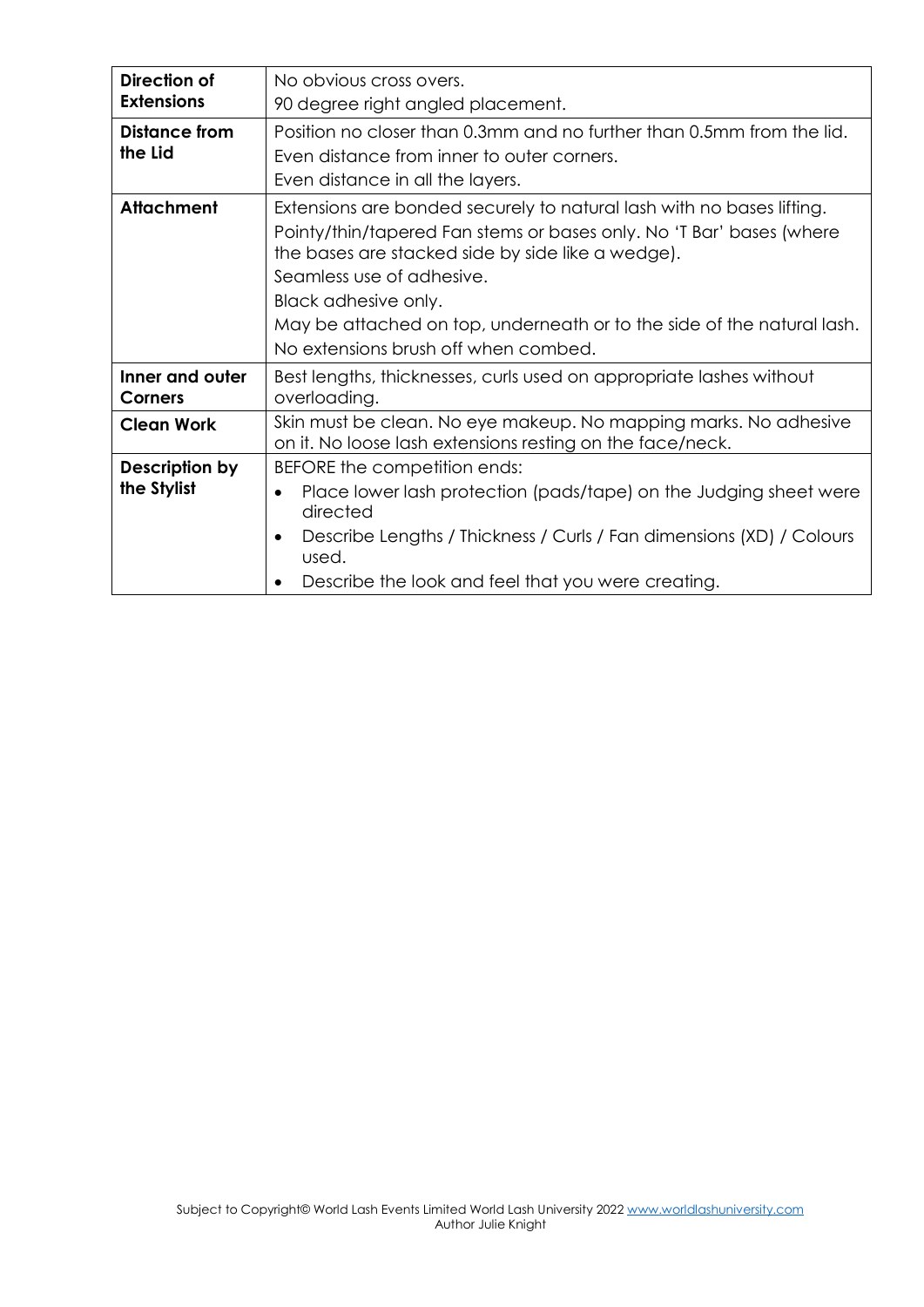| Colour Love (Volume (Max 6D) or Hybrid)                              |                                                                                                                                                                                                                                                                                      |  |
|----------------------------------------------------------------------|--------------------------------------------------------------------------------------------------------------------------------------------------------------------------------------------------------------------------------------------------------------------------------------|--|
| <b>Criteria</b>                                                      | What you need to know                                                                                                                                                                                                                                                                |  |
| <b>Overall Look</b><br>and Style                                     | Overall look and style suits the model.<br>Models eyes and area around them are free from any hint of a<br>reaction to the treatment, e.g. red eyes.                                                                                                                                 |  |
| Symmetry                                                             | The styling is symmetrical on both eyes (note - different lengths and<br>curls may be needed to achieve this).                                                                                                                                                                       |  |
| Direction of the<br><b>Lashes</b>                                    | Neat appearance.<br>Good direction on both eyes.<br>No obvious cross overs.                                                                                                                                                                                                          |  |
| <b>Suitable</b><br>Lengths,<br><b>Thicknesses</b><br>and Curls       | Suits the model without overloading the lash line.<br>1D: Maximum diameter 0.15mm<br>2D: Maximum diameter 0.15mm<br>3 & 4D: Maximum diameter 0.07mm<br>5 & 6D: Maximum diameter 0.06mm<br>Can mix lengths, thicknesses, curls and volume fans, e.g. 4D with 6D                       |  |
| Colour                                                               | Can use one or more colours except black or brown extensions.<br>Colour or colours must suit the model. Where 2 more colours are used,<br>they are blended well and evenly positioned.                                                                                               |  |
| Where used:<br><b>Fan Consistency</b><br><b>And Even</b><br>Coverage | The distance between lashes in the Fans must be evenly spaced apart<br>across the width of the fan at their tips.<br>Whether narrow or wide, long or short stemmed, fans should be<br>consistent in appearance.<br>Coverage appears even with no obvious gaps from lid line to tips. |  |
| <b>Inner and Outer</b><br><b>Corners</b>                             | Inner and outer corners are covered appropriately with the right<br>length, thickness and curl without overloading.<br>No drooping or giving the eye a sad appearance.                                                                                                               |  |
| <b>Attachment</b>                                                    | Extensions are fully bonded to its natural lash with no bases lifting.<br>Seamless use of adhesive (Black adhesive only).<br>[Extensions may be attached on top, underneath or to the side of the<br>natural lash].                                                                  |  |
| <b>Distance from</b><br>the Lid                                      | Classic lashes should be no closer than 0.5mm and no further than<br>1mm from the lid line.<br>Volume lashes should be no closer than 0.3mm and no further than<br>0.5mm from the lid line.<br>Even distance from the lid from inner to outer corner, in all layers.                 |  |
| <b>Clean Work</b>                                                    | Skin must be clean. No eye makeup. No mapping marks. No adhesive<br>on it. No loose lash extensions resting on the face/neck.                                                                                                                                                        |  |
| <b>Description by</b><br>the Stylist                                 | A paragraph of no more than 100 words:<br>Describe the style used and why<br>٠<br>What lash map was used: include lengths, thickness, curls, volume<br>٠<br>and colour you used and why.                                                                                             |  |